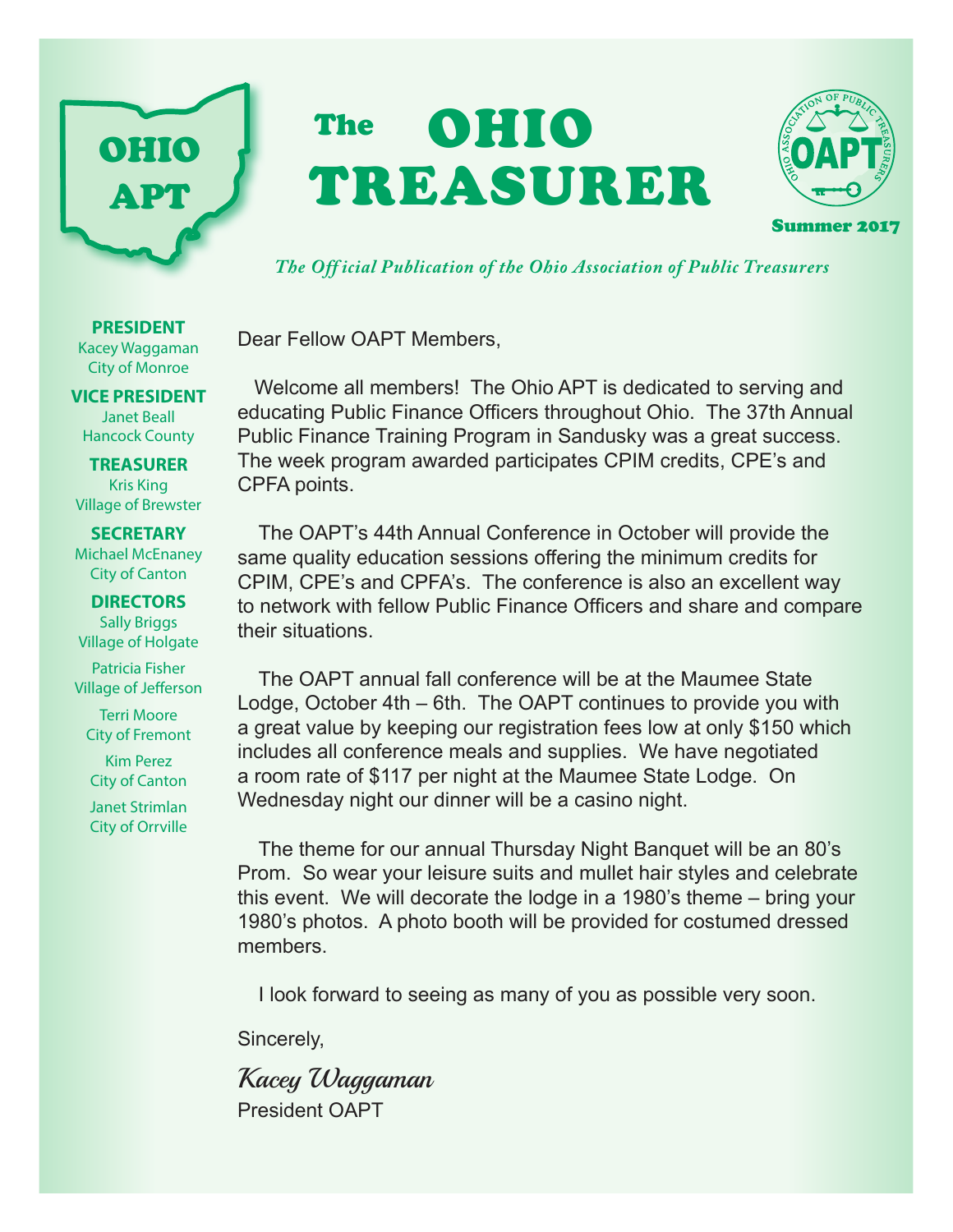### **Association of Public Treasurers Tentative 2017 Agenda**

#### TENTITIVE TOPICS FOR THIS YEAR'S CONFERENCE INCLUDE:

**Treasurer to Treasurer Workshops –** Breakout workshops to discuss financial ideas facing treasurers and finance officials. We will hold separate workshops for Cities, Villages, Townships and Special Districts.

**State Collateral Changes –** Learn from a panel of experts how the state collateral has changes and how it effects your entity. Learn how manage it.

**BWC and Risk Management –** Learn all aspects of developing a safety council policy and how to administrate it.

**Cash Management –** Learn new methods of cash management products.

**Investment Panel Discussion –** A panel of experts will guide you through the investment process to enhance and improve your investments by a better understanding of the 2017 anticipated yield curves.

**Compliance Issues –** Learn from specialty Auditors on compliance issues to be in compliance with state law and municipal ordinances.

**Legislative Updates –** The Ohio Municipal League will discuss potential and current changes in the State Law that is before the Legislature including income tax.

**Affordable Care Act –** The Affordable Care Act and how the new changes will effect public entities?

**Tax Apprasals –** Learn how to interact with your County Auditor with the appraisal process and how to better understand how the process works.

**Economy –** Economist forecasts what to expect? Bull or Bear!

**Technology –** Update on new technology and opportunities

**Active Shooter Training –** Learn the entire process of what to expect and how to react.

**Auctions –** How muni auctions can benefit your community.

#### **Re-Designed Ohio APT Website www.ohioapt.org**

The Ohio Association of Public Treasurers has re-designed our web site to better serve our members. The website contains conference, finance training, hot topic, job postings and special treasury articles and upcoming events. Check out the new features and links of our new and improved site.

#### **The Ohio Treasurer Summer 2017**

**Editor: Jack C. Krise, Jr.**

*The Ohio Treasurer is published for its members, by the Ohio Association of Public Treasurers, a chapter of the Association of Public Treasurers of the United States & Canada*

> *Ohio Chapter Association of Public Treasurers 2113 Oaklawn Drive Parma, Ohio 44134*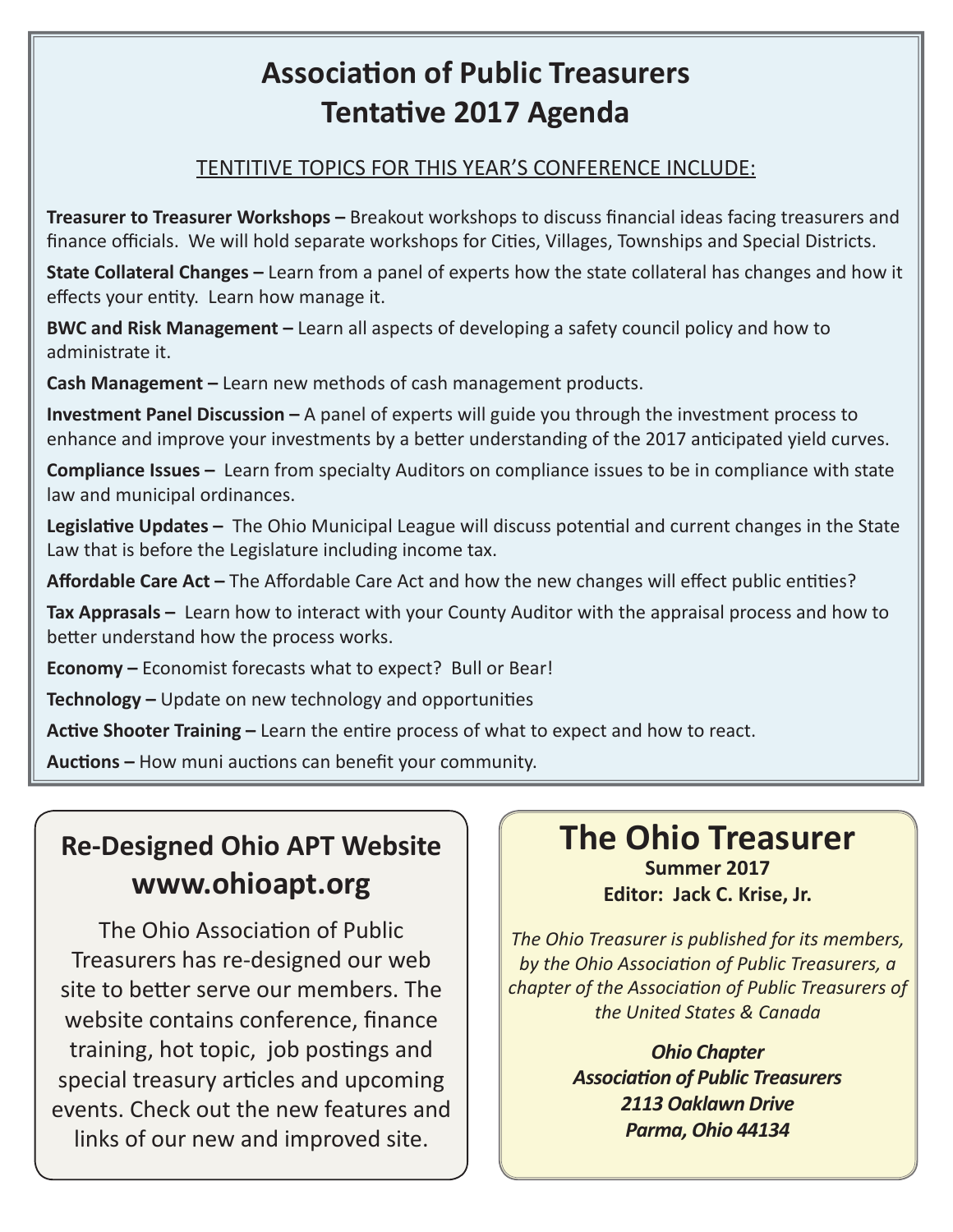## **The Ohio APT Conference Satisfies the State Treasurers Office CPIM requirement CPIM CREDIT**

|          | <b>REGISTRATION FORM</b><br>Ohio APT 44th Annual Conference                                                                                                                |                        |
|----------|----------------------------------------------------------------------------------------------------------------------------------------------------------------------------|------------------------|
|          | The Maumee State Lodge<br>October 4th - October 8th, 2017                                                                                                                  |                        |
|          | This completed form and a check or Money Order for the required<br>amount should be mailed by September 29, 2017 to:                                                       |                        |
|          | <b>Ohio Association of Public Treasurers</b><br>2113 Oaklawn Drive<br>Parma, Ohio 44134                                                                                    |                        |
|          |                                                                                                                                                                            |                        |
|          |                                                                                                                                                                            |                        |
|          |                                                                                                                                                                            |                        |
|          |                                                                                                                                                                            |                        |
| \$150.00 | <b>REGISTRATION FEE:</b> (refund requests must be received by September 25, 2017)<br><b>Ohio APT Public Members</b><br>Early bird registration prior to September 18, 2017 | $s$ and the set of $s$ |
| \$200.00 | <b>Ohio APT Public Members</b><br>Registration after September 26, 2017                                                                                                    |                        |
| \$250.00 | <b>Non Members</b>                                                                                                                                                         | œ.                     |
| \$75.00  | <b>First Time Public Attendees*</b><br>*available to Paid Member Public Delegates attending their first OAPT conference                                                    |                        |
| \$100.00 | <b>Significant Other Guest Name</b>                                                                                                                                        |                        |
|          | Number of Significant Others _______ at \$100.00 Each                                                                                                                      |                        |
|          | Total<br><b>Register and Pay online at www.ohioapt.org conference tab</b>                                                                                                  |                        |
|          |                                                                                                                                                                            |                        |